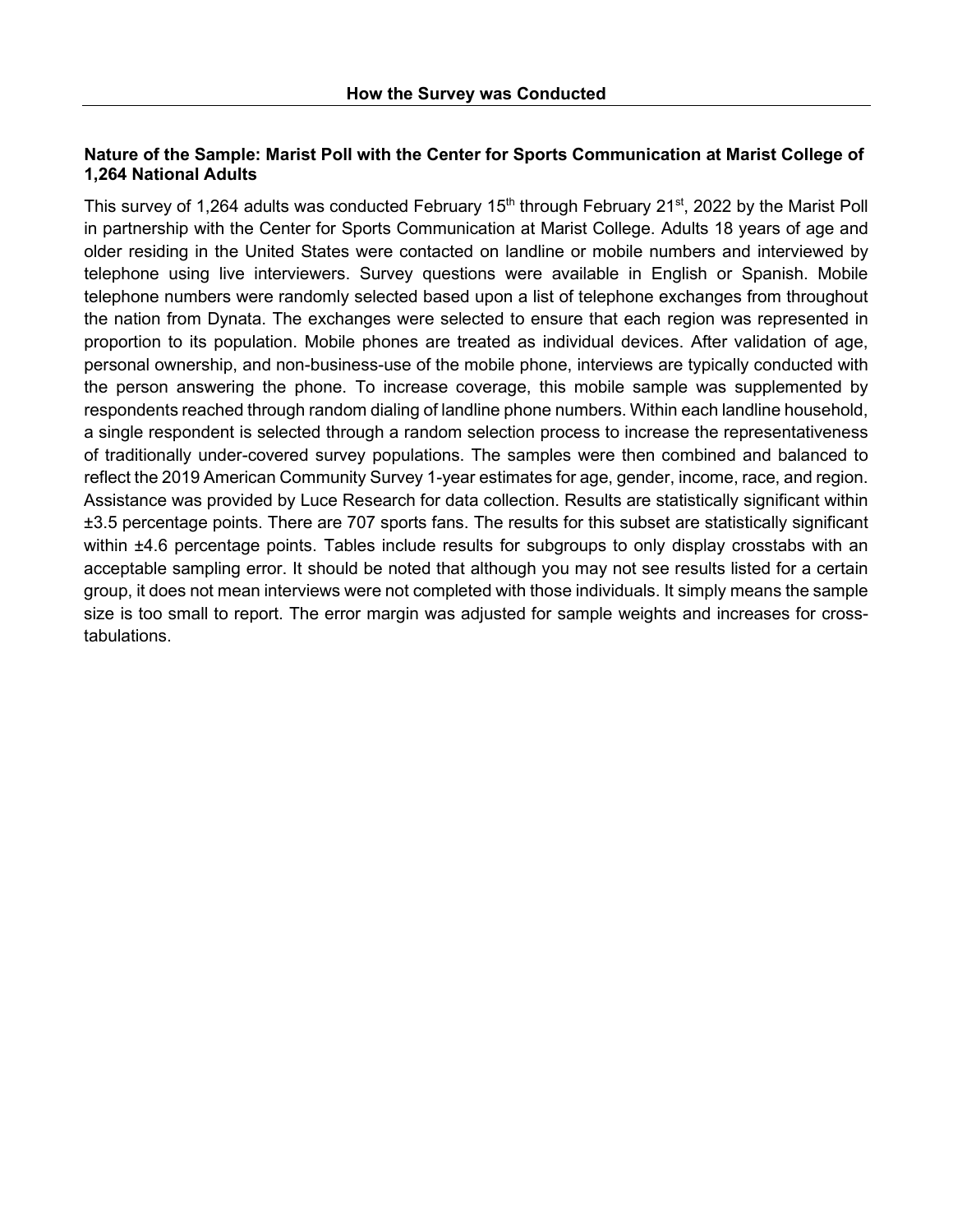### **Nature of the Sample**

|                                   |                             | <b>National Adults</b> | <b>Sports Fans</b> |
|-----------------------------------|-----------------------------|------------------------|--------------------|
|                                   |                             | Column %               | Column %           |
| <b>National Adults</b>            |                             | 100%                   |                    |
| <b>Sports Fans</b>                |                             | 58%                    | 100%               |
| Gender                            | Men                         | 49%                    | 56%                |
|                                   | Women                       | 51%                    | 44%                |
| Age                               | Under 45                    | 46%                    | 48%                |
|                                   | 45 or older                 | 54%                    | 52%                |
| Age                               | 18 to 29                    | 21%                    | 21%                |
|                                   | 30 to 44                    | 25%                    | 27%                |
|                                   | 45 to 59                    | 24%                    | 24%                |
|                                   | 60 or older                 | 29%                    | 28%                |
| <b>Generation</b>                 | Gen Z/Millennials (18-40)   | 38%                    | 40%                |
|                                   | Gen X (41-56)               | 25%                    | 27%                |
|                                   | <b>Baby Boomers (57-75)</b> | 24%                    | 22%                |
|                                   | Silent-Greatest (Over 75)   | 12%                    | 11%                |
| <b>Race/Ethnicity</b>             | White                       | 60%                    | 58%                |
|                                   | <b>Black</b>                | 11%                    | 14%                |
|                                   | Latino                      | 16%                    | 16%                |
|                                   | <b>Other</b>                | 13%                    | 12%                |
| <b>Region</b>                     | <b>Northeast</b>            | 17%                    | 16%                |
|                                   | <b>Midwest</b>              | 21%                    | 21%                |
|                                   | <b>South</b>                | 38%                    | 39%                |
|                                   | West                        | 24%                    | 24%                |
| <b>Household Income</b>           | Less than \$50,000          | 39%                    | 34%                |
|                                   | \$50,000 or more            | 61%                    | 66%                |
| <b>Education</b>                  | Not college graduate        | 59%                    | 54%                |
|                                   | College graduate            | 41%                    | 46%                |
| <b>National Registered Voters</b> |                             | 85%                    | 89%                |
| <b>Party Identification</b>       | <b>Democrat</b>             | 34%                    | 31%                |
|                                   | Republican                  | 27%                    | 29%                |
|                                   | Independent                 | 37%                    | 37%                |
|                                   | Other                       | 2%                     | 3%                 |
| <b>Interview Type</b>             | Landline                    | 38%                    | 33%                |
|                                   | <b>Cell phone</b>           | 62%                    | 67%                |

Marist Poll National Adults. Interviews conducted February 15th through February 21st, 2022, n=1,264 MOE +/- 3.5 percentage points. National Sports Fans: n=707 MOE +/- 4.6 percentage points. Totals may not add to 100% due to rounding.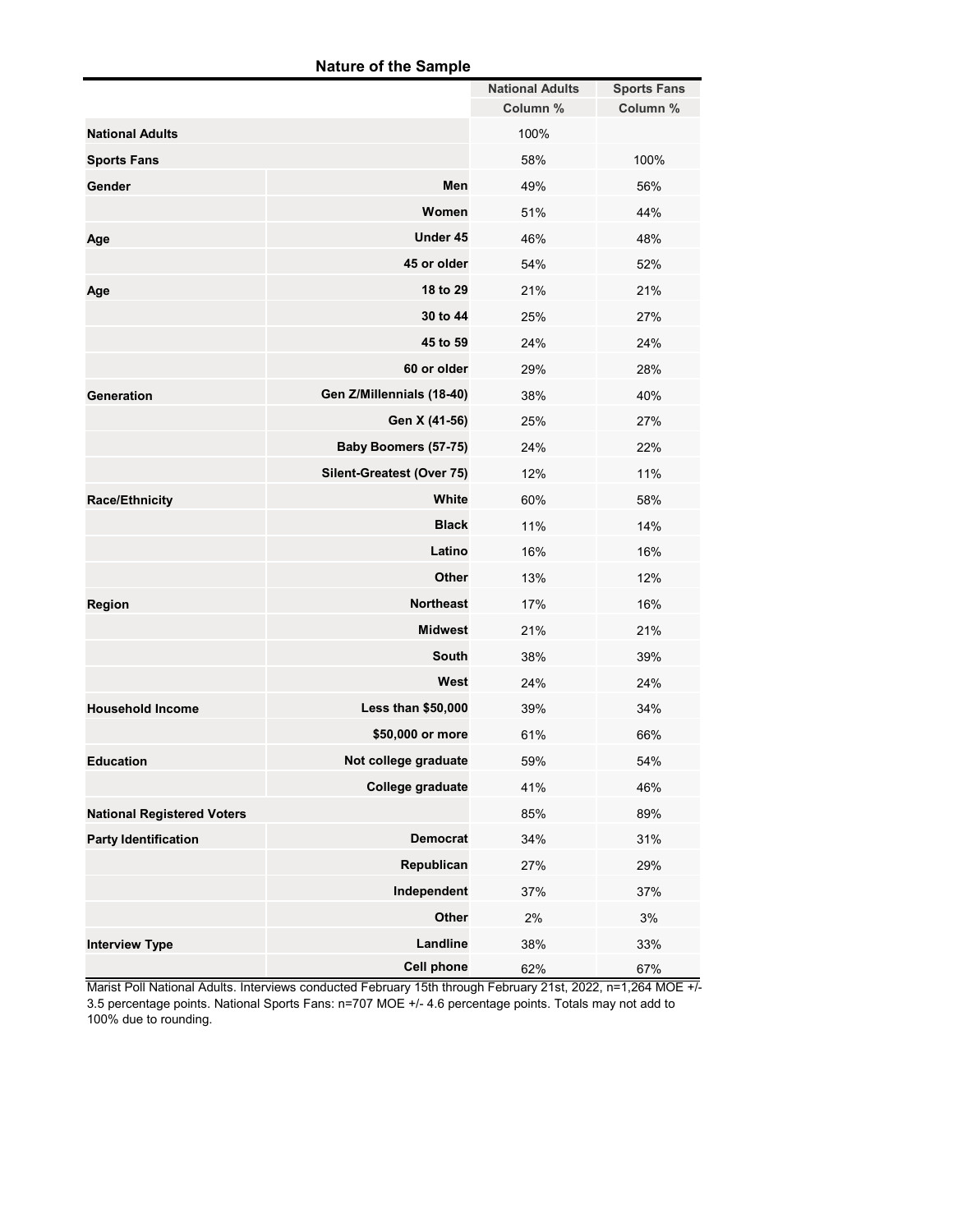### How to Read Banners

'Banners' are a simple way to display tabular data. The following provides an explanation of how to read the banners.

- 1. Thinking of the entire table as a grid of cells, each cell contains a number. This number gives the *percentage* of respondents in a column in each cell.
- 2. Columns read vertically down the page.
- 3. The column headings present the people, or subgroup, each column represents. They are each noted with a letter.
- 4. The remaining rows present the column percentages for each valid response category to a question.
- 5. The banners include notations for statistical significance testing between columns. Each column is labeled with letters. If a capital letter is below a percent, it notes that this percent is statistically different at the 95% confidence level from the percent of the lettered column. If a lowercase letter is below a percent, it notes this percent is statistically different at the 90% confidence level from the percent of the lettered column. For example, in the table below, the 63% in column C is statistically different from the 32% in column D at a 95% confidence level. Adults under the age of 45 are statistically more likely than adults 45 or older to say colleges should pay their athletes.
- 6. Please note totals may not add to 100% due to rounding.

|                                                             |                    |                           |                       | Age                        |                      |
|-------------------------------------------------------------|--------------------|---------------------------|-----------------------|----------------------------|----------------------|
|                                                             |                    | National<br><b>Adults</b> | <b>Sports</b><br>Fans |                            | Under 45 45 or older |
|                                                             |                    | (A)                       | (B)                   | (C)                        | (D)                  |
|                                                             |                    | Column %                  |                       | Column % Column % Column % |                      |
| PAYCOLAT1. Do you think colleges should pay their athletes? | Yes                | 46%                       | 51%                   | 63%                        | 32%                  |
|                                                             |                    |                           |                       |                            |                      |
|                                                             | No                 | 49%                       | 46%                   | 35%                        | 60%                  |
|                                                             |                    |                           |                       |                            | C                    |
|                                                             | <b>Vol: Unsure</b> | 5%                        | 3%                    | 2%                         | 8%                   |
|                                                             |                    |                           |                       |                            | C                    |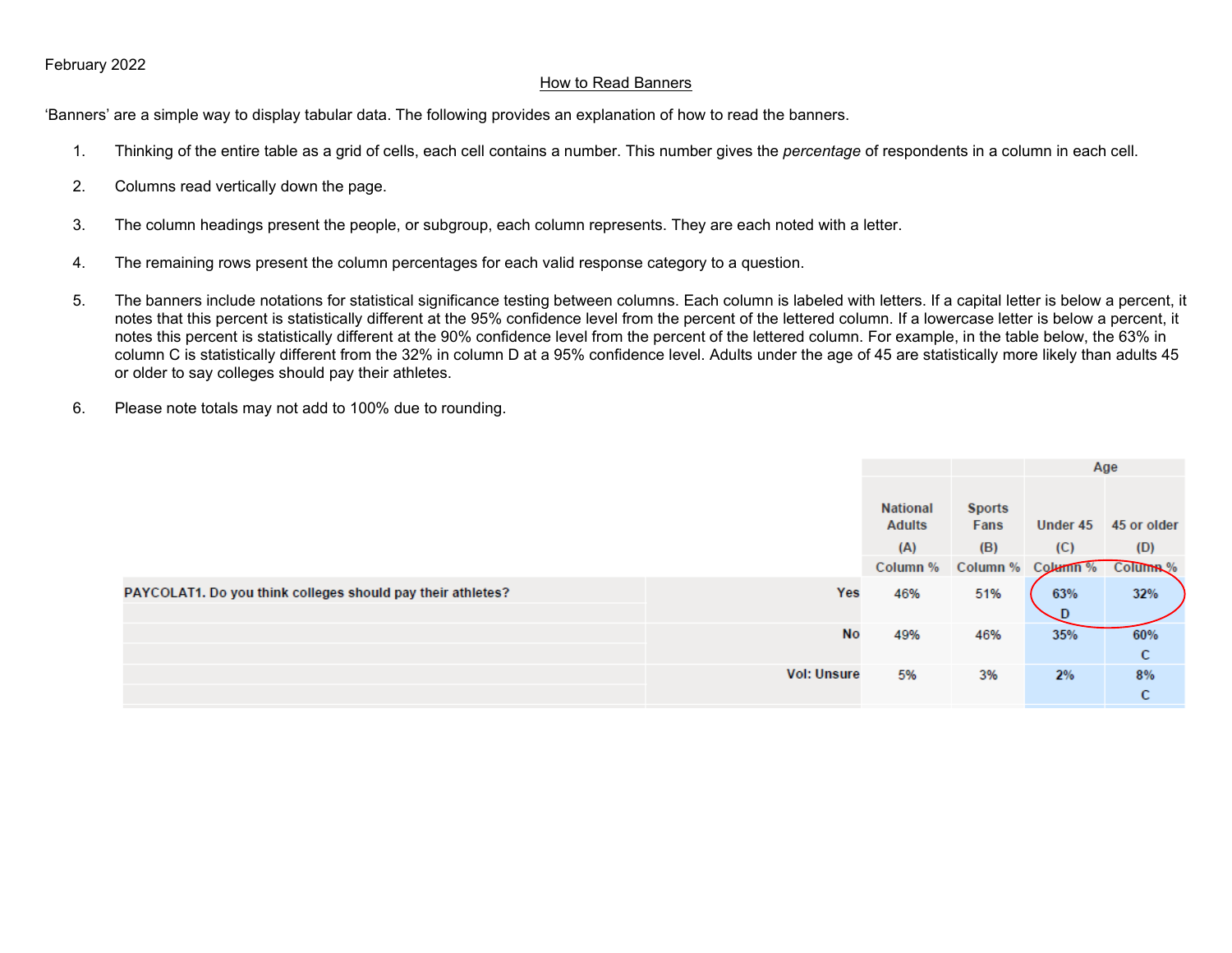#### **Marist Poll/Center for Sports Communication Banner of Adults**

Description: National Adults: N=1,264; MOE +/- 3.5 percentage points

|                                                                                                                                                                        |                                                                 |                                                     |                                          | Age             |                                         |                             |                             | Age                 |                                         |
|------------------------------------------------------------------------------------------------------------------------------------------------------------------------|-----------------------------------------------------------------|-----------------------------------------------------|------------------------------------------|-----------------|-----------------------------------------|-----------------------------|-----------------------------|---------------------|-----------------------------------------|
|                                                                                                                                                                        |                                                                 | <b>National</b><br><b>Adults</b><br>(A)<br>Column % | <b>Sports</b><br>Fans<br>(B)<br>Column % | (C)<br>Column % | Under 45 45 or older<br>(D)<br>Column % | 18 to 29<br>(E)<br>Column % | 30 to 44<br>(F)<br>Column % | 45 to 59<br>(G)     | 60 or older<br>(H)<br>Column % Column % |
| PAYCOLAT1. Do you think colleges should pay their athletes?                                                                                                            | Yes                                                             | 46%                                                 | 51%                                      | 63%<br>D        | 32%                                     | 70%<br><b>FGH</b>           | 57%<br><b>GH</b>            | 36%<br>h            | 29%                                     |
|                                                                                                                                                                        | No                                                              | 49%                                                 | 46%                                      | 35%             | 60%<br>$\mathbf{C}$                     | 29%                         | 41%<br>E.                   | 60%<br>EF.          | 60%<br>EF.                              |
|                                                                                                                                                                        | <b>Vol: Unsure</b>                                              | 5%                                                  | 3%                                       | 2%              | 8%<br>$\mathbf{c}$                      | 1%                          | 2%                          | 4%<br>E.            | 10%<br><b>EFG</b>                       |
| PCLAWSP1. If college athletes receive salaries, should that apply to:                                                                                                  | Athletes in all sports                                          | 66%                                                 | 68%                                      | 69%<br>D        | 63%                                     | 74%<br><b>FGH</b>           | 66%                         | 66%                 | 61%                                     |
|                                                                                                                                                                        | Only sports that bring in<br>significant revenue to the college | 25%                                                 | 26%                                      | 28%<br>D        | 22%                                     | 25%                         | 30%<br>H                    | 25%                 | 20%                                     |
|                                                                                                                                                                        | <b>Vol: Unsure</b>                                              | 9%                                                  | 7%                                       | 3%              | 14%<br>$\mathbf{c}$                     | 1%                          | 4%<br>E                     | 9%<br>EF.           | 18%<br><b>EFG</b>                       |
| PCANIL1. Do you think college athletes should or should not be paid when their<br>name, image, or likeness is used in video games or to sell merchandise?              | Should be paid                                                  | 74%                                                 | 75%                                      | 87%<br>D        | 63%                                     | 91%<br><b>FGH</b>           | 83%<br><b>GH</b>            | 72%<br>H            | 55%                                     |
|                                                                                                                                                                        | Should not be paid                                              | 22%                                                 | 21%                                      | 12%             | 31%<br>$\mathbf{c}$                     | 8%                          | 15%<br>E.                   | 24%<br>EF.          | 36%<br><b>EFG</b>                       |
|                                                                                                                                                                        | <b>Vol: Unsure</b>                                              | 4%                                                  | 3%                                       | 1%              | 7%<br>$\mathbf{c}$                      | 1%                          | 2%                          | 3%<br>E.            | 9%<br><b>EFG</b>                        |
| VEGASBT1. Have you ever placed a bet on professional or college sports games<br>including a friendly wager, filling out a bracket, or participating in an office pool? | Yes                                                             | 36%                                                 | 49%                                      | 39%             | 35%                                     | 35%                         | 42%<br>eH                   | 41%<br>н            | 29%                                     |
|                                                                                                                                                                        | No                                                              | 63%                                                 | 51%                                      | 61%             | 65%                                     | 64%                         | 58%                         | 59%                 | 70%<br><b>FG</b>                        |
|                                                                                                                                                                        | <b>Vol: Unsure</b>                                              | 1%                                                  | $1\%$                                    | 0%              | 0%                                      | 1%                          | 0%                          | 0%                  | 0%                                      |
| CSGMBCHT1. Do you think gambling on college sports encourages athletes to<br>cheat, or not?                                                                            | Yes, encourages athletes to cheat                               | 45%                                                 | 39%                                      | 42%             | 48%<br>$\mathbf{C}$                     | 46%<br>f                    | 39%                         | 46%<br>$\mathbf{f}$ | 50%<br>F.                               |
|                                                                                                                                                                        | No, does not                                                    | 45%                                                 | 52%                                      | 53%<br>D        | 38%                                     | 50%<br>H                    | 55%<br>GH                   | 43%<br>H            | 34%                                     |
|                                                                                                                                                                        | <b>Vol: Unsure</b>                                              | 10%                                                 | 8%                                       | 5%              | 14%<br>$\mathbf{c}$                     | 4%                          | 6%                          | 10%<br>EF.          | 16%<br><b>EFG</b>                       |
| SPTSFANS1. Do you consider yourself to be a sports fan, or not?                                                                                                        | Yes                                                             | 58%                                                 | 100%                                     | 60%             | 56%                                     | 58%                         | 62%<br>h                    | 58%                 | 54%                                     |
|                                                                                                                                                                        | No                                                              | 42%                                                 | 0%                                       | 40%             | 43%                                     | 42%                         | 38%                         | 42%                 | 45%<br>$\mathbf{f}$                     |
|                                                                                                                                                                        | <b>Vol: Unsure</b>                                              | $1\%$                                               | 0%                                       | 0%              | 0%                                      | 0%                          | 0%                          | 0%                  | 0%                                      |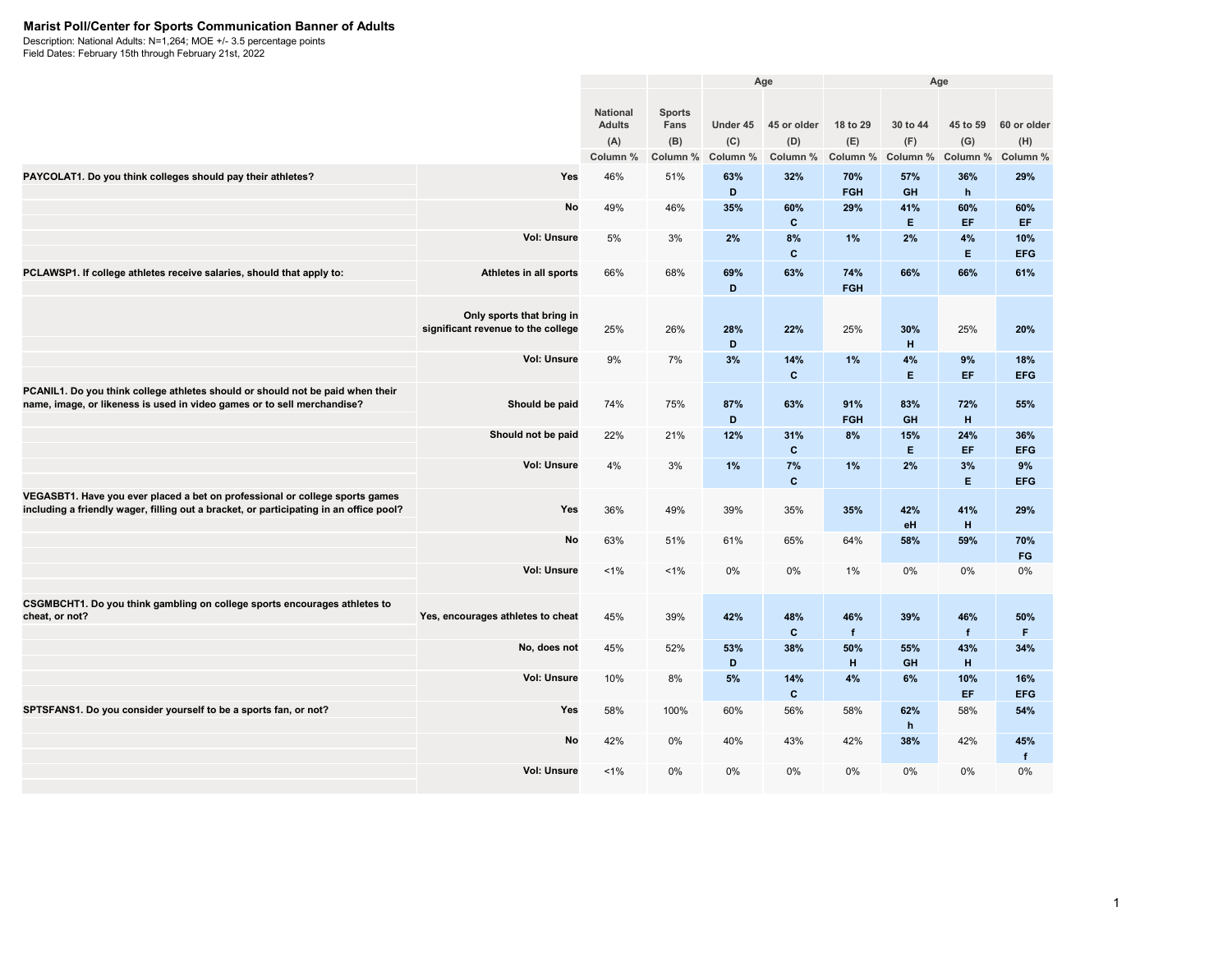#### **Marist Poll/Center for Sports Communication Banner of Adults**

Description: National Adults: N=1,264; MOE +/- 3.5 percentage points

|                                                                                                                                                                        |                                                                 |                                                     |                                                              |                                       | Generation                                             |                                                            | Gender                 |                                                                                              | Race/Ethnicity           |                                 |                           |
|------------------------------------------------------------------------------------------------------------------------------------------------------------------------|-----------------------------------------------------------------|-----------------------------------------------------|--------------------------------------------------------------|---------------------------------------|--------------------------------------------------------|------------------------------------------------------------|------------------------|----------------------------------------------------------------------------------------------|--------------------------|---------------------------------|---------------------------|
|                                                                                                                                                                        |                                                                 | <b>National</b><br><b>Adults</b><br>(A)<br>Column % | Gen Z/<br><b>Millennials</b><br>$(18-40)$<br>(I)<br>Column % | Gen X<br>$(41-56)$<br>(J)<br>Column % | Baby<br><b>Boomers</b><br>$(57-75)$<br>(K)<br>Column % | Silent/<br><b>Greatest</b><br>(Over 75)<br>(L)<br>Column % | Men<br>(M)<br>Column % | Women<br>(N)<br>Column %                                                                     | White<br>(O)<br>Column % | <b>Black</b><br>(P)<br>Column % | Latino<br>(Q)<br>Column % |
| PAYCOLAT1. Do you think colleges should pay their athletes?                                                                                                            | Yes                                                             | 46%                                                 | 67%<br><b>JKL</b>                                            | 42%<br>KL.                            | 30%                                                    | 26%                                                        | 54%<br>$\mathsf{N}$    | 39%                                                                                          | 34%                      | 69%<br>$\circ$                  | 69%<br>$\circ$            |
|                                                                                                                                                                        | No                                                              | 49%                                                 | 32%                                                          | 54%<br>$\mathbf{I}$                   | 64%<br>IJ                                              | 58%<br>л.                                                  | 42%                    | 56%<br>$\mathbf{M}$                                                                          | 60%<br>PQ                | 25%                             | 30%                       |
|                                                                                                                                                                        | <b>Vol: Unsure</b>                                              | 5%                                                  | 1%                                                           | 4%<br>$\mathbf{I}$                    | 6%<br>$\mathbf{I}$                                     | 16%<br><b>IJK</b>                                          | 4%                     | 6%                                                                                           | 6%<br>$\mathbf Q$        | 5%<br>$\mathbf Q$               | 1%                        |
| PCLAWSP1. If college athletes receive salaries, should that apply to:                                                                                                  | Athletes in all sports                                          | 66%                                                 | 69%<br>L                                                     | 68%<br>L                              | 66%<br>L                                               | 56%                                                        | 64%                    | 68%                                                                                          | 63%                      | 73%<br>$\circ$                  | 70%<br>$\mathbf{o}$       |
|                                                                                                                                                                        | Only sports that bring in<br>significant revenue to the college | 25%                                                 | 29%<br><b>KL</b>                                             | 25%                                   | 21%                                                    | 19%                                                        | 28%<br>${\bf N}$       | 22%                                                                                          | 27%                      | 23%                             | 24%                       |
|                                                                                                                                                                        | <b>Vol: Unsure</b>                                              | 9%                                                  | 3%                                                           | 7%<br>$\mathbf{I}$                    | 13%<br>IJ                                              | 25%<br><b>IJK</b>                                          | 7%                     | 11%<br>M                                                                                     | 10%<br>Pq                | 4%                              | 6%                        |
| PCANIL1. Do you think college athletes should or should not be paid when their<br>name, image, or likeness is used in video games or to sell merchandise?              | Should be paid                                                  | 74%                                                 | 90%<br><b>JKL</b>                                            | 76%<br><b>KL</b>                      | 62%<br>L                                               | 44%                                                        | 77%<br>$\mathsf{N}$    | 70%                                                                                          | 68%                      | 87%<br>$\circ$                  | 84%<br>$\circ$            |
|                                                                                                                                                                        | Should not be paid                                              | 22%                                                 | 9%                                                           | 22%<br>$\mathbf{I}$                   | 31%<br>IJ                                              | 43%<br><b>IJK</b>                                          | 20%                    | 24%<br>m                                                                                     | 26%<br>PQ                | 10%                             | 16%                       |
|                                                                                                                                                                        | Vol: Unsure                                                     | 4%                                                  | 1%                                                           | 2%                                    | 7%<br>IJ                                               | 14%<br><b>IJK</b>                                          | 3%                     | 5%<br>m                                                                                      | 5%<br>Q                  | 3%<br>$\mathbf Q$               | 0%                        |
| VEGASBT1. Have you ever placed a bet on professional or college sports games<br>including a friendly wager, filling out a bracket, or participating in an office pool? | Yes                                                             | 36%                                                 | 37%<br>L                                                     | 44%<br>ikL                            | 36%<br>L.                                              | 22%                                                        | 48%<br>$\mathsf N$     | 25%                                                                                          | 37%                      | 30%                             | 44%<br>oP                 |
|                                                                                                                                                                        | No                                                              | 63%                                                 | 62%                                                          | 56%                                   | 64%                                                    | 78%<br><b>IJK</b>                                          | 52%                    | 74%<br>M                                                                                     | 63%<br>$\mathsf{q}$      | 70%<br>$\mathbf Q$              | 56%                       |
|                                                                                                                                                                        | <b>Vol: Unsure</b>                                              | $1\%$                                               | 1%                                                           | 0%                                    | 0%                                                     | 0%                                                         | 0%                     | 0%                                                                                           | 0%                       | 0%                              | 0%                        |
| CSGMBCHT1. Do you think gambling on college sports encourages athletes to<br>cheat, or not?                                                                            | Yes, encourages athletes to cheat                               | 45%                                                 | 42%                                                          | 48%                                   | 45%                                                    | 52%<br>л.                                                  | 44%                    | 47%                                                                                          | 44%                      | 45%                             | 50%<br>$\circ$            |
|                                                                                                                                                                        | No, does not                                                    | 45%                                                 | 53%<br><b>JKL</b>                                            | 43%<br>L.                             | 41%<br>L.                                              | 29%                                                        | 50%<br>$\mathsf{N}$    | 40%                                                                                          | 44%                      | 47%                             | 47%                       |
|                                                                                                                                                                        | <b>Vol: Unsure</b>                                              | 10%                                                 | 5%                                                           | 9%<br>$\mathbf{I}$                    | 13%<br>$\mathbf{I}$                                    | 18%<br>$\mathsf{I}\mathsf{J}$                              | 6%                     | 13%<br>$\mathsf{M}% _{T}=\mathsf{M}_{T}\!\left( a,b\right) ,\ \mathsf{M}_{T}=\mathsf{M}_{T}$ | 12%<br>$\mathbf Q$       | 9%<br>$\mathbf Q$               | 2%                        |
| SPTSFANS1. Do you consider yourself to be a sports fan, or not?                                                                                                        | Yes                                                             | 58%                                                 | 60%<br>K                                                     | 63%<br>K                              | 52%                                                    | 55%                                                        | 66%<br>$\mathbf N$     | 50%                                                                                          | 55%                      | 69%<br>Oq                       | 58%                       |
|                                                                                                                                                                        | No                                                              | 42%                                                 | 40%                                                          | 37%                                   | 47%<br>iJ.                                             | 44%                                                        | 34%                    | 50%<br>M                                                                                     | 44%<br>P                 | 31%                             | 42%<br>p                  |
|                                                                                                                                                                        | <b>Vol: Unsure</b>                                              | $1\%$                                               | 0%                                                           | 0%                                    | 0%                                                     | $1\%$                                                      | $0\%$                  | 0%                                                                                           | 0%                       | 0%                              | $0\%$                     |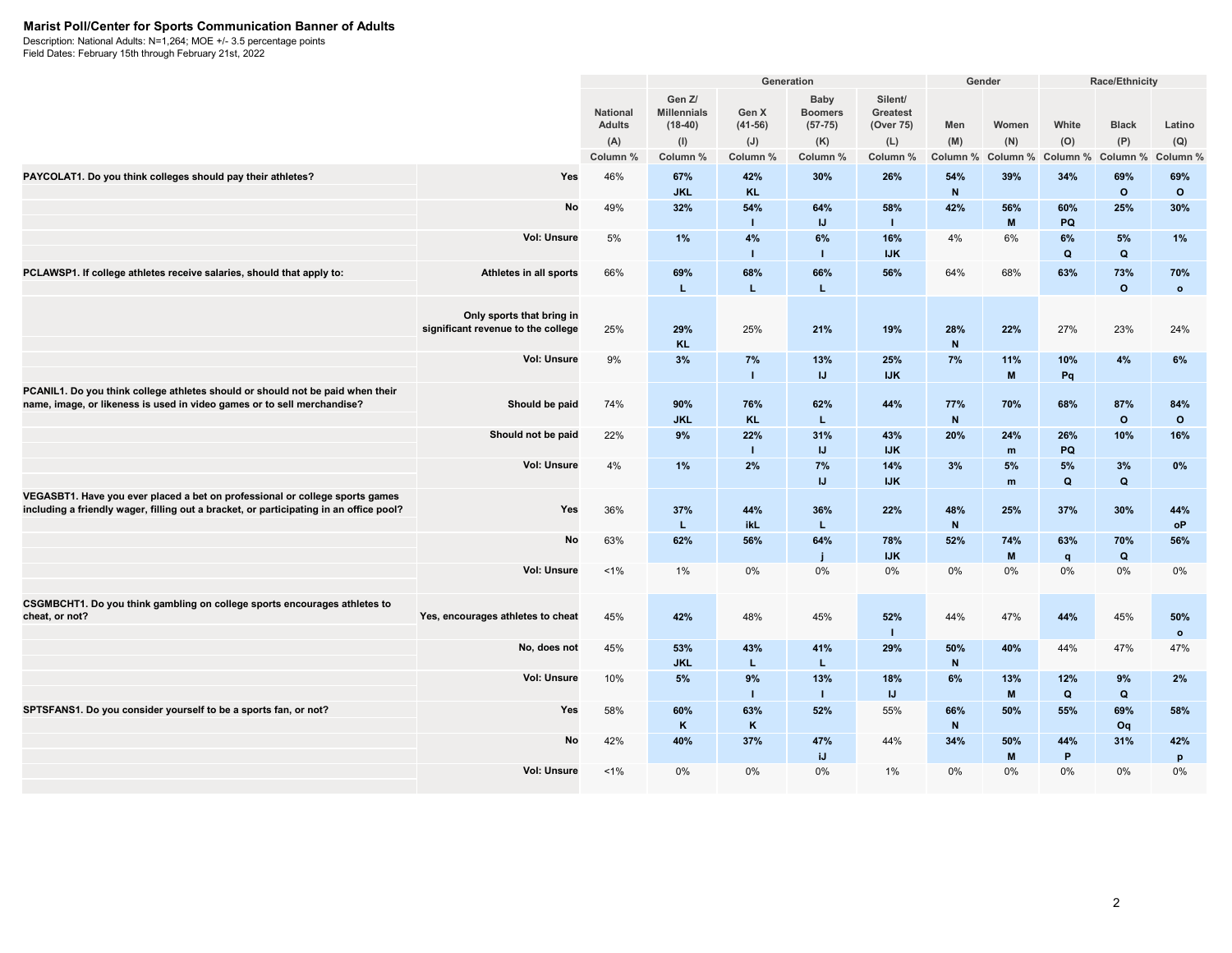#### **Marist Poll/Center for Sports Communication Banner of Adults**

Description: National Adults: N=1,264; MOE +/- 3.5 percentage points

|                                                                                                                                                                        |                                                                 |                                                     |                              |                            | Region                   |                         |                                                                   |                             | <b>Party Identification</b> |                                           |
|------------------------------------------------------------------------------------------------------------------------------------------------------------------------|-----------------------------------------------------------------|-----------------------------------------------------|------------------------------|----------------------------|--------------------------|-------------------------|-------------------------------------------------------------------|-----------------------------|-----------------------------|-------------------------------------------|
|                                                                                                                                                                        |                                                                 | <b>National</b><br><b>Adults</b><br>(A)<br>Column % | Northeast<br>(R)<br>Column % | Midwest<br>(S)<br>Column % | South<br>(T)<br>Column % | West<br>(U)<br>Column % | <b>National</b><br>Registered<br><b>Voters</b><br>(V)<br>Column % | Democrat<br>(W)<br>Column % | (X)<br>Column %             | Republican Independent<br>(Y)<br>Column % |
| PAYCOLAT1. Do you think colleges should pay their athletes?                                                                                                            | Yes                                                             | 46%                                                 | 49%<br>$\mathbf{s}$          | 35%                        | 48%<br>$\mathbf{s}$      | 52%<br>$\mathbf{s}$     | 45%                                                               | 53%<br>$\mathbf{x}$         | 28%                         | 48%<br>$\pmb{\chi}$                       |
|                                                                                                                                                                        | No                                                              | 49%                                                 | 47%                          | 58%<br><b>RTU</b>          | 48%                      | 43%                     | 50%                                                               | 42%                         | 65%<br><b>WY</b>            | 48%                                       |
|                                                                                                                                                                        | <b>Vol: Unsure</b>                                              | 5%                                                  | 4%                           | 7%<br>$\mathbf t$          | 4%                       | 5%                      | 5%                                                                | 5%                          | 7%                          | 4%                                        |
| PCLAWSP1. If college athletes receive salaries, should that apply to:                                                                                                  | Athletes in all sports                                          | 66%                                                 | 62%                          | 60%                        | 72%<br><b>RSU</b>        | 65%                     | 66%                                                               | 74%<br><b>XY</b>            | 66%<br>Y                    | 58%                                       |
|                                                                                                                                                                        | Only sports that bring in<br>significant revenue to the college | 25%                                                 | 26%<br>$\mathbf{t}$          | 31%<br>T                   | 20%                      | 28%<br>T                | 25%                                                               | 18%                         | 26%<br>W                    | 32%<br>W                                  |
|                                                                                                                                                                        | <b>Vol: Unsure</b>                                              | 9%                                                  | 12%                          | 9%                         | 8%                       | 8%                      | 9%                                                                | 8%                          | 7%                          | 10%                                       |
| PCANIL1. Do you think college athletes should or should not be paid when their<br>name, image, or likeness is used in video games or to sell merchandise?              | Should be paid                                                  | 74%                                                 | 71%                          | 71%                        | 73%                      | 78%<br>Rs               | 74%                                                               | 81%<br>$\mathbf{x}$         | 60%                         | 77%<br>$\mathbf{x}$                       |
|                                                                                                                                                                        | Should not be paid                                              | 22%                                                 | 25%<br>$\mathbf{U}$          | 25%<br>$\cup$              | 23%<br>$\cup$            | 17%                     | 22%                                                               | 15%                         | 36%<br><b>WY</b>            | 19%                                       |
|                                                                                                                                                                        | <b>Vol: Unsure</b>                                              | 4%                                                  | 5%                           | 4%                         | 4%                       | 5%                      | 4%                                                                | 4%                          | 4%                          | 3%                                        |
| VEGASBT1. Have you ever placed a bet on professional or college sports games<br>including a friendly wager, filling out a bracket, or participating in an office pool? | Yes                                                             | 36%                                                 | 41%<br>$\mathbf{u}$          | 37%                        | 36%                      | 33%                     | 38%                                                               | 35%                         | 39%                         | 41%                                       |
|                                                                                                                                                                        | No                                                              | 63%                                                 | 58%                          | 63%                        | 64%                      | 66%<br>$\mathbf{r}$     | 62%                                                               | 65%                         | 61%                         | 59%                                       |
|                                                                                                                                                                        | <b>Vol: Unsure</b>                                              | 1%                                                  | 1%<br>$\mathbf{t}$           | $0\%$                      | 0%                       | 0%                      | 0%                                                                | $0\%$                       | 0%                          | $0\%$                                     |
| CSGMBCHT1. Do you think gambling on college sports encourages athletes to<br>cheat, or not?                                                                            | Yes, encourages athletes to cheat                               | 45%                                                 | 48%                          | 41%                        | 48%<br>$\mathbf{s}$      | 43%                     | 46%                                                               | 42%                         | 53%<br><b>WY</b>            | 45%                                       |
|                                                                                                                                                                        | No, does not                                                    | 45%                                                 | 43%                          | 49%<br>T                   | 41%                      | 47%                     | 44%                                                               | 49%<br>$\mathbf{x}$         | 37%                         | 46%<br>$\pmb{\chi}$                       |
|                                                                                                                                                                        | Vol: Unsure                                                     | 10%                                                 | 9%                           | 10%                        | 10%                      | 10%                     | 10%                                                               | 10%                         | 10%                         | 9%                                        |
| SPTSFANS1. Do you consider yourself to be a sports fan, or not?                                                                                                        | Yes                                                             | 58%                                                 | 56%                          | 59%                        | 58%                      | 58%                     | 60%                                                               | 55%                         | 64%<br>W                    | 61%<br>w                                  |
|                                                                                                                                                                        | No                                                              | 42%                                                 | 44%                          | 41%                        | 42%                      | 42%                     | 40%                                                               | 45%<br>Xy                   | 36%                         | 38%                                       |
|                                                                                                                                                                        | <b>Vol: Unsure</b>                                              | 1%                                                  | 0%                           | 0%                         | 0%                       | 0%                      | 0%                                                                | 0%                          | 0%                          | 1%                                        |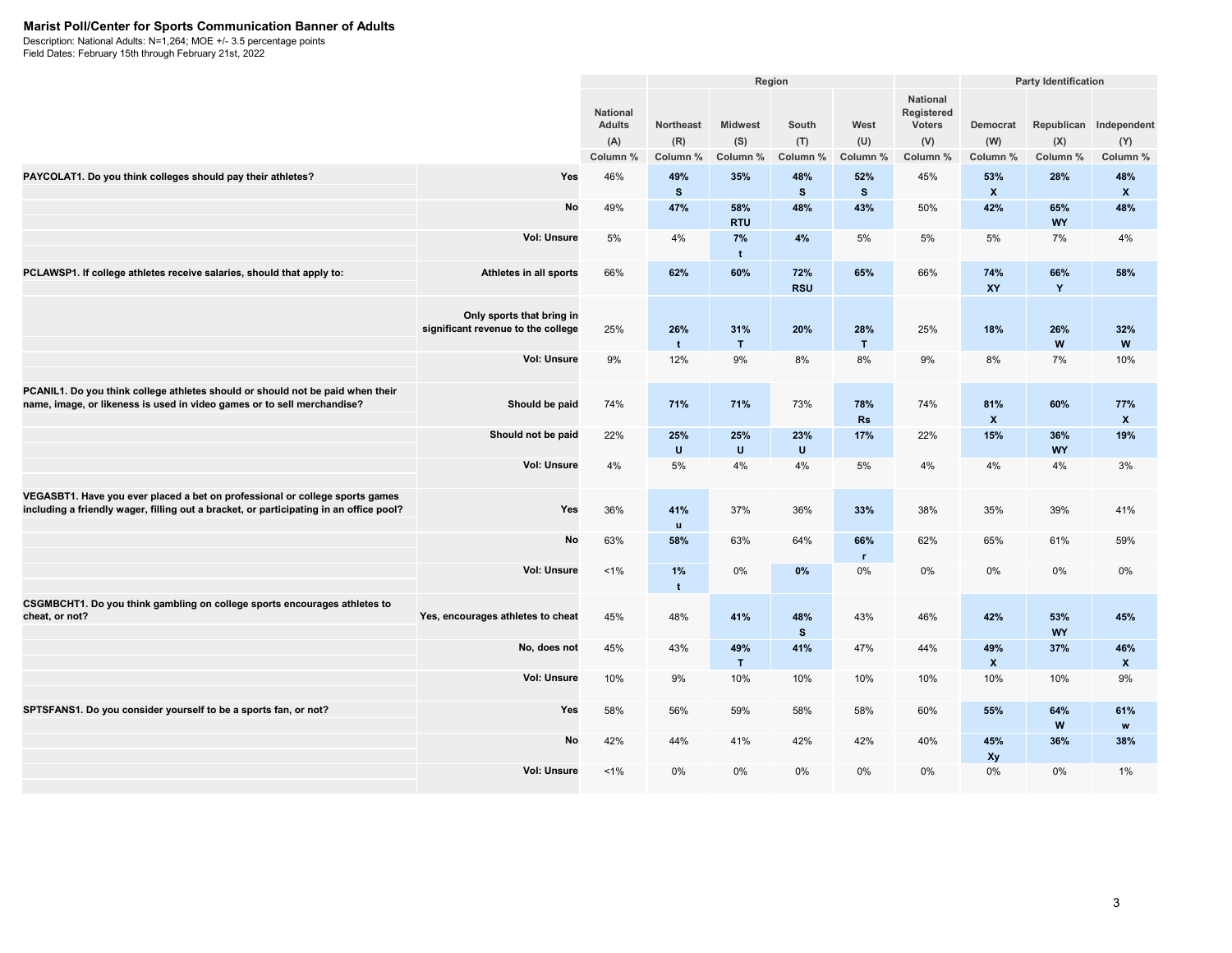#### **Marist Poll/Center for Sports Communication Banner of Sports Fans**

Description: National Sports Fans: N=707; MOE +/- 4.6 percentage points

|                                                                                                                                                                        |                                                                 |                    |                     | Age                 |                                           | Generation          |                                     |                              |
|------------------------------------------------------------------------------------------------------------------------------------------------------------------------|-----------------------------------------------------------------|--------------------|---------------------|---------------------|-------------------------------------------|---------------------|-------------------------------------|------------------------------|
|                                                                                                                                                                        |                                                                 | <b>Sports Fans</b> | Under 45            | 45 or older         | Gen Z/<br><b>Millennials</b><br>$(18-40)$ | Gen X<br>$(41-56)$  | Baby<br><b>Boomers</b><br>$(57-75)$ | Silent/Greatest<br>(Over 75) |
|                                                                                                                                                                        |                                                                 | (A)                | (B)                 | (C)                 | (D)                                       | (E)                 | (F)                                 | (G)                          |
|                                                                                                                                                                        |                                                                 | Column %           | Column %            | Column %            | Column %                                  | Column %            | Column %                            | Column %                     |
| PAYCOLAT1. Do you think colleges should pay their athletes?                                                                                                            | Yes                                                             | 51%                | 67%<br>$\mathbf{c}$ | 36%                 | 70%<br><b>EFG</b>                         | 48%<br>FG           | 33%                                 | 28%                          |
|                                                                                                                                                                        | No                                                              | 46%                | 32%                 | 58%<br>$\mathbf B$  | 30%                                       | 48%<br>D            | 63%<br><b>DE</b>                    | 59%<br>D                     |
|                                                                                                                                                                        | <b>Vol: Unsure</b>                                              | 3%                 | 1%                  | 6%<br>B             | 0%                                        | 3%<br>D             | 4%<br>D                             | 13%<br><b>DEF</b>            |
| PCLAWSP1. If college athletes receive salaries, should that apply to:                                                                                                  | Athletes in all sports                                          | 68%                | 70%                 | 66%                 | 69%                                       | 71%                 | 66%                                 | 64%                          |
|                                                                                                                                                                        | Only sports that bring in<br>significant revenue to the college | 26%                | 29%<br>$\mathbf{c}$ | 22%                 | 31%<br>FG                                 | 26%<br>$\mathbf{g}$ | 20%                                 | 15%                          |
|                                                                                                                                                                        | <b>Vol: Unsure</b>                                              | 7%                 | 0%                  | 13%<br>$\mathbf{B}$ | 0%                                        | 4%<br>D             | 14%<br><b>DE</b>                    | 22%<br><b>DE</b>             |
| PCANIL1. Do you think college athletes should or should not be paid when their<br>name, image, or likeness is used in video games or to sell merchandise?              | Should be paid                                                  | 75%                | 89%<br>$\mathbf{c}$ | 62%                 | 91%<br><b>EFG</b>                         | 77%<br>FG           | 62%<br>G                            | 40%                          |
|                                                                                                                                                                        | Should not be paid                                              | 21%                | 10%                 | 32%<br>B            | 8%                                        | 22%<br>D            | 31%<br><b>De</b>                    | 49%<br><b>DEF</b>            |
|                                                                                                                                                                        | <b>Vol: Unsure</b>                                              | 3%                 | 0%                  | 6%<br>B             | 1%                                        | 1%                  | 7%<br><b>DE</b>                     | 11%<br><b>DE</b>             |
| VEGASBT1. Have you ever placed a bet on professional or college sports games<br>including a friendly wager, filling out a bracket, or participating in an office pool? | Yes                                                             | 49%                | 51%                 | 47%                 | 49%<br>G                                  | 55%<br>G            | 50%<br>G                            | 33%                          |
|                                                                                                                                                                        | <b>No</b>                                                       | 51%                | 49%                 | 53%                 | 51%                                       | 45%                 | 50%                                 | 67%<br><b>DEF</b>            |
|                                                                                                                                                                        | <b>Vol: Unsure</b>                                              | $1\%$              | 0%                  | 0%                  | $0\%$                                     | 0%                  | 0%                                  | 0%                           |
| CSGMBCHT1. Do you think gambling on college sports encourages athletes to cheat,<br>or not?                                                                            | Yes, encourages athletes to cheat                               | 39%                | 37%                 | 41%                 | 37%                                       | 39%                 | 42%                                 | 45%                          |
|                                                                                                                                                                        | No, does not                                                    | 52%                | 60%<br>C            | 46%                 | 60%<br>FG                                 | 53%<br>G            | 46%                                 | 36%                          |
|                                                                                                                                                                        | Vol: Unsure                                                     | 8%                 | 3%                  | 13%<br>B            | 3%                                        | 8%<br>D             | 12%<br>D                            | 18%<br><b>DE</b>             |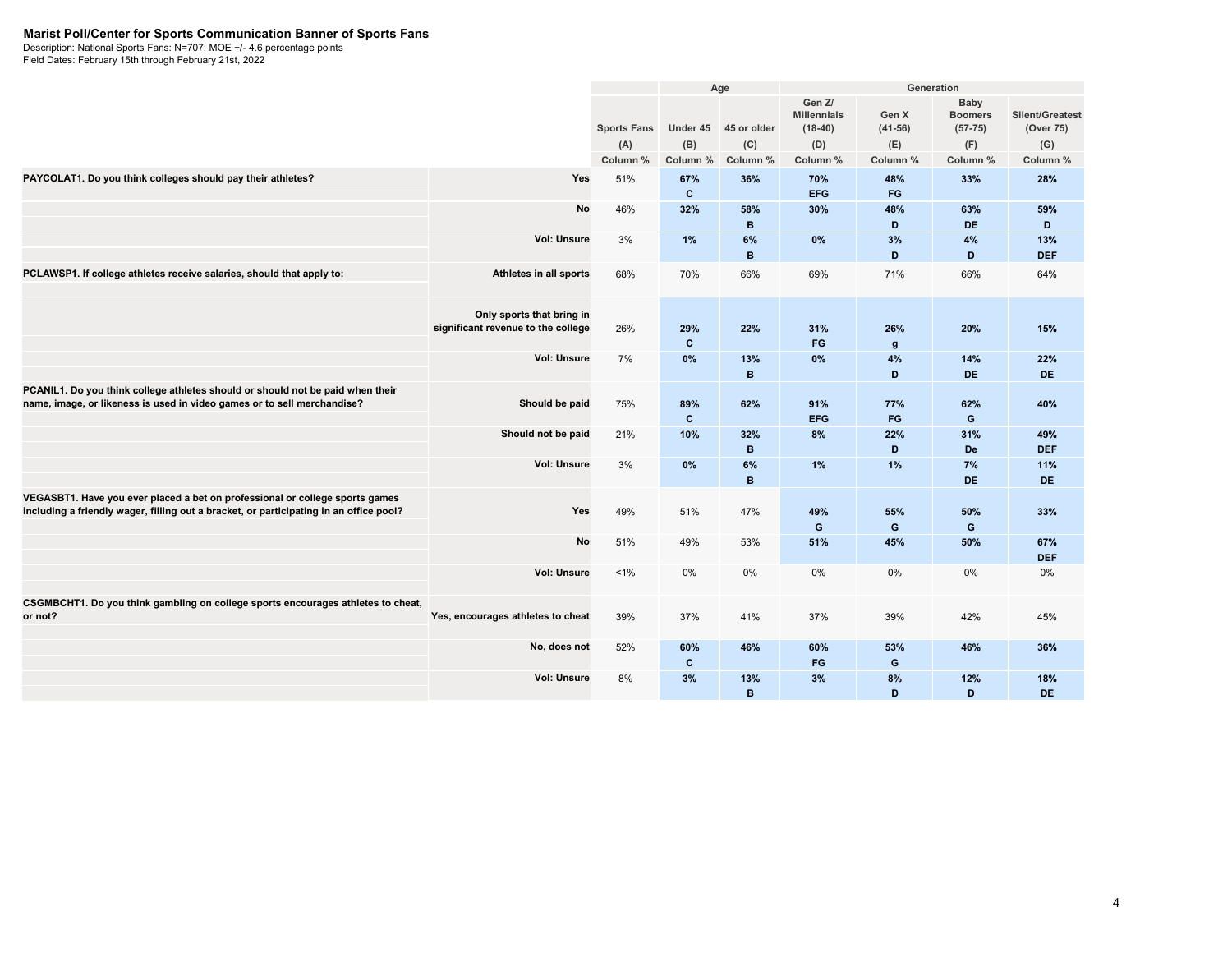#### **Marist Poll/Center for Sports Communication Banner of Sports Fans**

Description: National Sports Fans: N=707; MOE +/- 4.6 percentage points

|                                                                                                                                                           |                                    |                    | Gender<br>Race/Ethnicity |          |             | Region   |                     |                |            |              |
|-----------------------------------------------------------------------------------------------------------------------------------------------------------|------------------------------------|--------------------|--------------------------|----------|-------------|----------|---------------------|----------------|------------|--------------|
|                                                                                                                                                           |                                    |                    |                          |          |             |          |                     |                |            |              |
|                                                                                                                                                           |                                    | <b>Sports Fans</b> | Men                      | Women    | White       |          | Non-white Northeast | <b>Midwest</b> | South      | West         |
|                                                                                                                                                           |                                    | (A)                | (H)                      | (I)      | (J)         | (K)      | (L)                 | (M)            | (N)        | (O)          |
|                                                                                                                                                           |                                    | Column %           | Column %                 | Column % | Column %    | Column % | Column %            | Column %       | Column %   | Column %     |
| PAYCOLAT1. Do you think colleges should pay their athletes?                                                                                               | Yes                                | 51%                | 59%                      | 41%      | 37%         | 70%      | 54%                 | 41%            | 53%        | 56%          |
|                                                                                                                                                           |                                    |                    | т                        |          |             | J        | M                   |                | M          | M            |
|                                                                                                                                                           | No                                 | 46%                | 37%                      | 56%      | 58%         | 28%      | 42%                 | 57%            | 45%        | 40%          |
|                                                                                                                                                           |                                    |                    |                          | H        | K           |          |                     | <b>LNO</b>     |            |              |
|                                                                                                                                                           | <b>Vol: Unsure</b>                 | 3%                 | 4%                       | 3%       | 4%          | 2%       | 5%                  | 2%             | 3%         | 5%           |
|                                                                                                                                                           |                                    |                    |                          |          |             |          |                     |                |            |              |
| PCLAWSP1. If college athletes receive salaries, should that apply to:                                                                                     | Athletes in all sports             | 68%                | 67%                      | 69%      | 65%         | 73%      | 64%                 | 62%            | 74%        | 65%          |
|                                                                                                                                                           |                                    |                    |                          |          |             | J        |                     |                | <b>IMo</b> |              |
|                                                                                                                                                           | Only sports that bring in          |                    |                          |          |             |          |                     |                |            |              |
|                                                                                                                                                           | significant revenue to the college | 26%                | 28%                      | 22%      | 27%         | 24%      | 27%                 | 34%            | 19%        | 28%          |
|                                                                                                                                                           |                                    |                    | j.                       |          |             |          | $\mathsf{n}$        | $\mathsf{N}$   |            | $\mathsf{N}$ |
|                                                                                                                                                           | Vol: Unsure                        | 7%                 | 5%                       | 9%       | 8%          | 3%       | 8%                  | 4%             | 7%         | 6%           |
|                                                                                                                                                           |                                    |                    |                          | h        | K           |          |                     |                |            |              |
| PCANIL1. Do you think college athletes should or should not be paid when their<br>name, image, or likeness is used in video games or to sell merchandise? | Should be paid                     | 75%                | 79%                      | 70%      | 69%         | 86%      | 78%                 | 75%            | 74%        | 77%          |
|                                                                                                                                                           |                                    |                    | т                        |          |             | J        |                     |                |            |              |
|                                                                                                                                                           | Should not be paid                 | 21%                | 18%                      | 25%      | 27%         | 12%      | 19%                 | 22%            | 24%        | 18%          |
|                                                                                                                                                           |                                    |                    |                          | H        | K           |          |                     |                |            |              |
|                                                                                                                                                           | Vol: Unsure                        | 3%                 | 3%                       | 5%       | 4%          | 2%       | 3%                  | 3%             | 3%         | 5%           |
|                                                                                                                                                           |                                    |                    |                          |          | $\mathbf k$ |          |                     |                |            |              |
| VEGASBT1. Have you ever placed a bet on professional or college sports games                                                                              |                                    |                    |                          |          |             |          |                     |                |            |              |
| including a friendly wager, filling out a bracket, or participating in an office pool?                                                                    | Yes                                | 49%                | 61%<br>т                 | 34%      | 50%         | 46%      | 50%                 | 53%            | 48%        | 45%          |
|                                                                                                                                                           | No                                 | 51%                | 39%                      | 66%      | 50%         | 54%      | 50%                 | 47%            | 51%        | 55%          |
|                                                                                                                                                           |                                    |                    |                          | H        |             |          |                     |                |            |              |
|                                                                                                                                                           | Vol: Unsure                        | $1\%$              | 0%                       | 0%       | 0%          | 0%       | 0%                  | $0\%$          | 0%         | 0%           |
|                                                                                                                                                           |                                    |                    |                          |          |             |          |                     |                |            |              |
| CSGMBCHT1. Do you think gambling on college sports encourages athletes to cheat,                                                                          |                                    |                    |                          |          |             |          |                     |                |            |              |
| or not?                                                                                                                                                   | Yes, encourages athletes to cheat  | 39%                | 38%                      | 41%      | 37%         | 41%      | 40%                 | 35%            | 42%        | 37%          |
|                                                                                                                                                           | No, does not                       | 52%                | 57%                      | 46%      | 51%         | 55%      | 52%                 | 59%            | 49%        | 54%          |
|                                                                                                                                                           |                                    |                    | т                        |          |             |          |                     | $\mathsf{N}$   |            |              |
|                                                                                                                                                           | <b>Vol: Unsure</b>                 | 8%                 | 5%                       | 13%      | 12%         | 4%       | 8%                  | 6%             | 9%         | 9%           |
|                                                                                                                                                           |                                    |                    |                          | H        | K           |          |                     |                |            |              |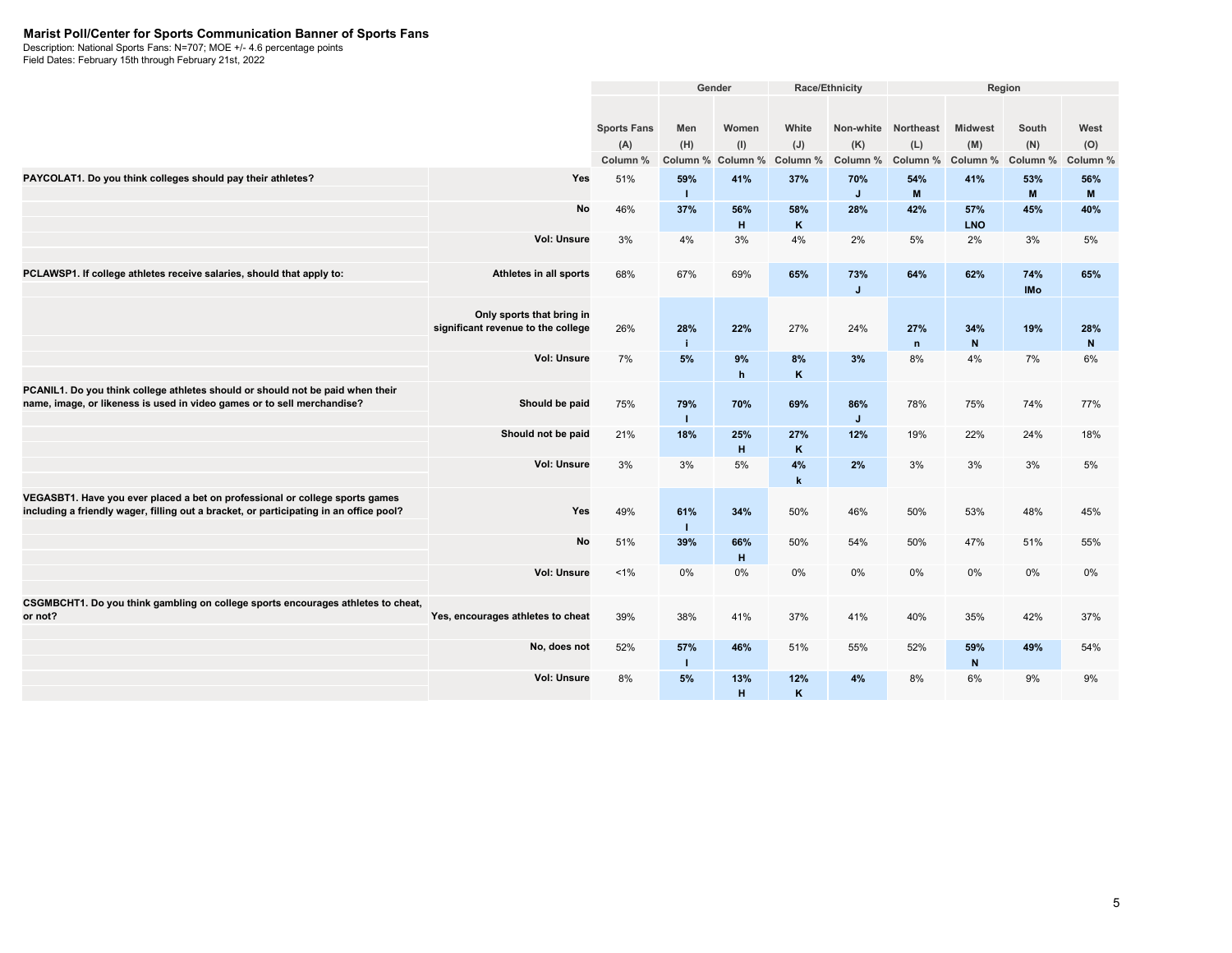#### **Marist Poll/Center for Sports Communication Banner of Sports Fans**

Description: National Sports Fans: N=707; MOE +/- 4.6 percentage points

|                                                                                                                                                                        |                                                                 |                           |                                                       |                     | <b>Party Identification</b> |                               |
|------------------------------------------------------------------------------------------------------------------------------------------------------------------------|-----------------------------------------------------------------|---------------------------|-------------------------------------------------------|---------------------|-----------------------------|-------------------------------|
|                                                                                                                                                                        |                                                                 | <b>Sports Fans</b><br>(A) | <b>National</b><br>Registered<br><b>Voters</b><br>(P) | Democrat<br>(Q)     | (R)                         | Republican Independent<br>(S) |
|                                                                                                                                                                        |                                                                 | Column %                  | Column %                                              | Column %            | Column %                    | Column %                      |
| PAYCOLAT1. Do you think colleges should pay their athletes?                                                                                                            | Yes                                                             | 51%                       | 49%                                                   | 57%<br>$\mathsf{R}$ | 31%                         | 55%<br>$\mathbf R$            |
|                                                                                                                                                                        | No                                                              | 46%                       | 48%                                                   | 39%                 | 65%<br>QS                   | 42%                           |
|                                                                                                                                                                        | <b>Vol: Unsure</b>                                              | 3%                        | 3%                                                    | 4%                  | 4%                          | 3%                            |
| PCLAWSP1. If college athletes receive salaries, should that apply to:                                                                                                  | Athletes in all sports                                          | 68%                       | 67%                                                   | 80%<br><b>RS</b>    | 63%                         | 58%                           |
|                                                                                                                                                                        | Only sports that bring in<br>significant revenue to the college | 26%                       | 26%                                                   | 14%                 | 30%<br>Q                    | 35%<br>Q                      |
|                                                                                                                                                                        | <b>Vol: Unsure</b>                                              | 7%                        | 7%                                                    | 7%                  | 7%                          | 7%                            |
| PCANIL1. Do you think college athletes should or should not be paid when their<br>name, image, or likeness is used in video games or to sell merchandise?              | Should be paid                                                  | 75%                       | 75%                                                   | 83%<br>R.           | 60%                         | 78%<br>$\mathbf R$            |
|                                                                                                                                                                        | Should not be paid                                              | 21%                       | 22%                                                   | 13%                 | 36%<br>QS                   | 20%<br>q                      |
|                                                                                                                                                                        | <b>Vol: Unsure</b>                                              | 3%                        | 3%                                                    | 4%                  | 4%                          | 2%                            |
| VEGASBT1. Have you ever placed a bet on professional or college sports games<br>including a friendly wager, filling out a bracket, or participating in an office pool? | Yes                                                             | 49%                       | 50%                                                   | 46%                 | 48%                         | 57%<br>Qr                     |
|                                                                                                                                                                        | No                                                              | 51%                       | 49%                                                   | 54%<br>s            | 52%<br>$\mathbf{s}$         | 43%                           |
|                                                                                                                                                                        | <b>Vol: Unsure</b>                                              | 1%                        | 0%                                                    | 0%                  | 0%                          | 0%                            |
| CSGMBCHT1. Do you think gambling on college sports encourages athletes to cheat,<br>or not?                                                                            | Yes, encourages athletes to cheat                               | 39%                       | 39%                                                   | 32%                 | 48%<br>Q                    | 41%<br>q                      |
|                                                                                                                                                                        | No, does not                                                    | 52%                       | 53%                                                   | 59%<br>R            | 42%                         | 53%<br>$\mathbf R$            |
|                                                                                                                                                                        | <b>Vol: Unsure</b>                                              | 8%                        | 9%                                                    | 9%                  | 10%                         | 6%                            |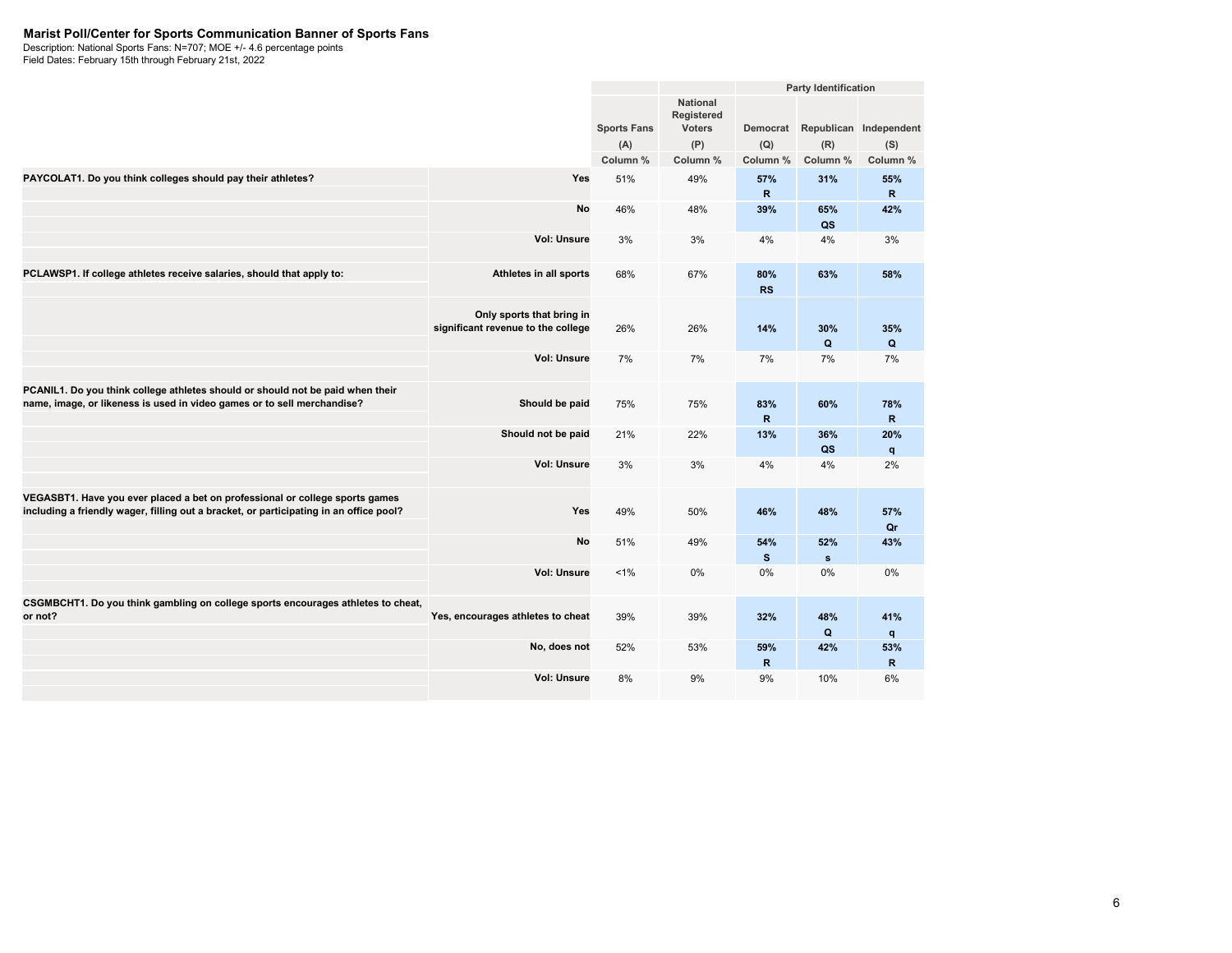# **Marist Poll/Center for Sports Communication Toplines**

Description: National Adults: N=1,264; MOE +/- 3.5 percentage points National Sports Fans: N=707; MOE +/- 4.6 percentage points Field Dates: February 15th through February 21st, 2022

|                                                                                                                                                              |                                                                 | <b>National Adults</b> | <b>Sports Fans</b> |
|--------------------------------------------------------------------------------------------------------------------------------------------------------------|-----------------------------------------------------------------|------------------------|--------------------|
|                                                                                                                                                              |                                                                 | Column %               | Column %           |
| Do you think colleges should pay their athletes?                                                                                                             | Yes                                                             | 46%                    | 51%                |
|                                                                                                                                                              | <b>No</b>                                                       | 49%                    | 46%                |
|                                                                                                                                                              | <b>Vol: Unsure</b>                                              | 5%                     | 3%                 |
| If college athletes receive salaries, should that apply to:                                                                                                  | Athletes in all sports                                          | 66%                    | 68%                |
|                                                                                                                                                              | Only sports that bring in<br>significant revenue to the college | 25%                    | 26%                |
|                                                                                                                                                              | <b>Vol: Unsure</b>                                              | 9%                     | 7%                 |
| Do you think college athletes should or should not be paid when their name, image,<br>or likeness is used in video games or to sell merchandise?             | Should be paid                                                  | 74%                    | 75%                |
|                                                                                                                                                              | Should not be paid                                              | 22%                    | 21%                |
|                                                                                                                                                              | <b>Vol: Unsure</b>                                              | 4%                     | 3%                 |
| Have you ever placed a bet on professional or college sports games including a<br>friendly wager, filling out a bracket, or participating in an office pool? | Yes                                                             | 36%                    | 49%                |
|                                                                                                                                                              | <b>No</b>                                                       | 63%                    | 51%                |
|                                                                                                                                                              | <b>Vol: Unsure</b>                                              | $1\%$                  | 1%                 |
| Do you think gambling on college sports encourages athletes to cheat, or not?                                                                                | Yes, encourages athletes to<br>cheat                            | 45%                    | 39%                |
|                                                                                                                                                              | No, does not                                                    | 45%                    | 52%                |
|                                                                                                                                                              | <b>Vol: Unsure</b>                                              | 10%                    | 8%                 |
| Do you consider yourself to be a sports fan, or not?                                                                                                         | Yes                                                             | 58%                    | 100%               |
|                                                                                                                                                              | <b>No</b>                                                       | 42%                    | 0%                 |
|                                                                                                                                                              | <b>Vol: Unsure</b>                                              | $1\%$                  | 0%                 |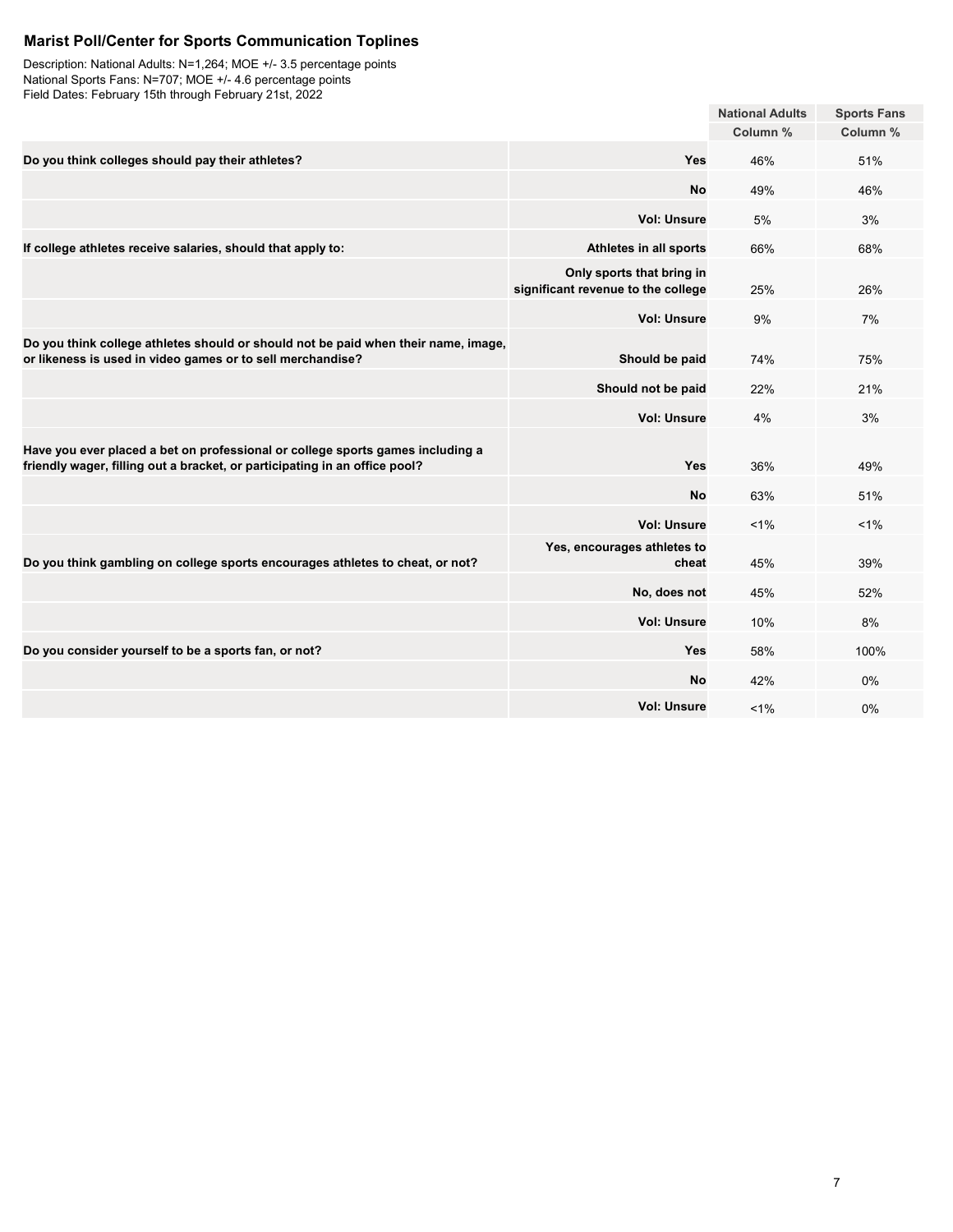### **Marist Poll National Trend**

|               | National Adults |                                                  |          |  |  |  |  |  |
|---------------|-----------------|--------------------------------------------------|----------|--|--|--|--|--|
|               |                 | Do you think colleges should pay their athletes? |          |  |  |  |  |  |
|               | Yes             | No                                               | Unsure   |  |  |  |  |  |
|               | Row %           | Row $\%$                                         | Row $\%$ |  |  |  |  |  |
| February 2022 | 46%             | 49%                                              | $5\%$    |  |  |  |  |  |
| January 1938* | 30%             | 56%                                              | 14%      |  |  |  |  |  |

Marist Poll National Adults

\*Gallup Poll (AIPO) [01/20/1938 - 01/25/1938]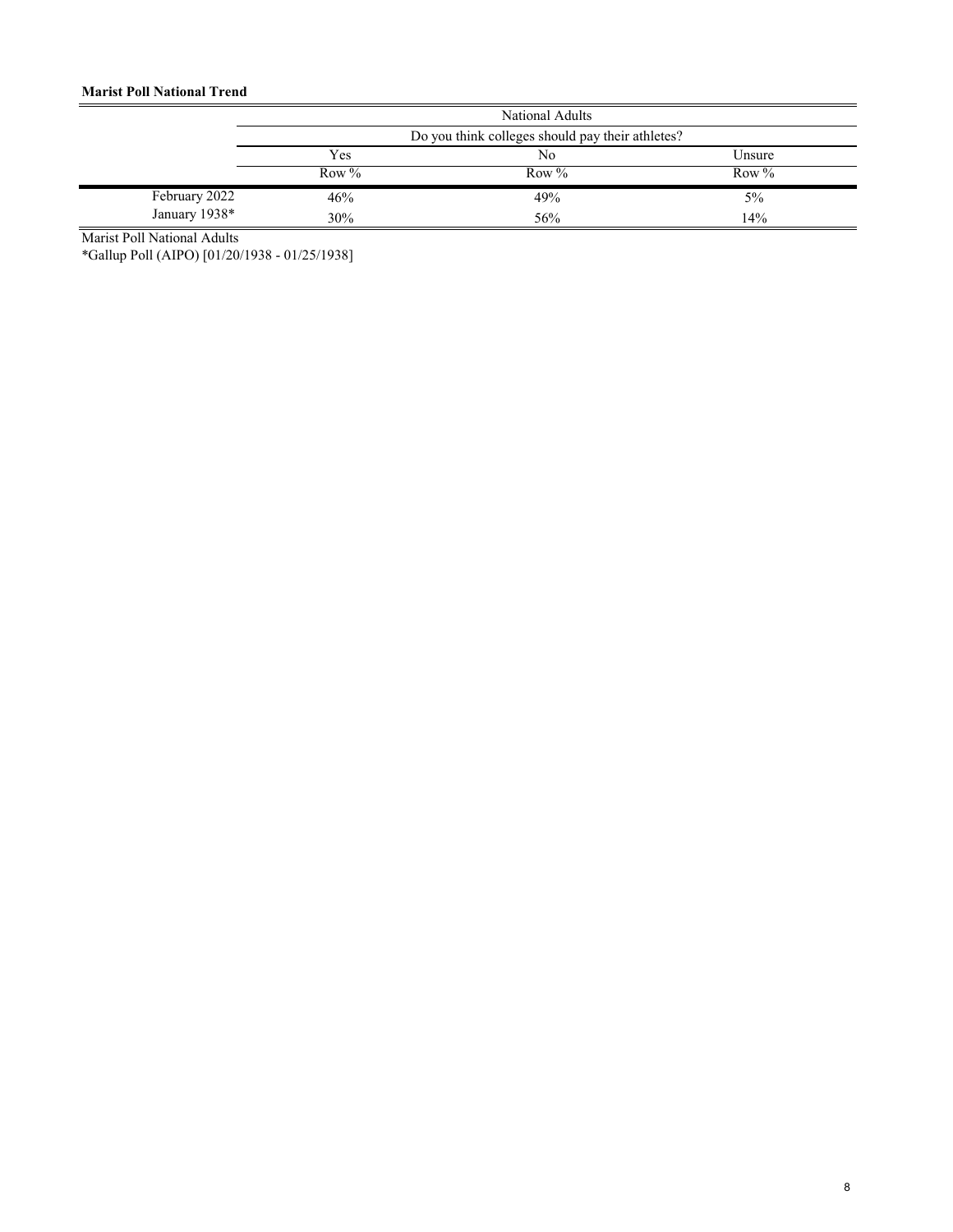|               | <b>National Adults</b>                                                                             |             |         |  |  |  |  |  |
|---------------|----------------------------------------------------------------------------------------------------|-------------|---------|--|--|--|--|--|
|               | If collegiate athletes receive salaries should that apply to athletes in all sports or only sports |             |         |  |  |  |  |  |
|               | that bring in significant revenue to the college?                                                  |             |         |  |  |  |  |  |
|               | Only sports that bring in revenue to                                                               |             |         |  |  |  |  |  |
|               | Athletes in all sports                                                                             | the college | Unsure  |  |  |  |  |  |
|               | Row $\%$                                                                                           | Row $\%$    | Row $%$ |  |  |  |  |  |
| February 2022 | 66%                                                                                                | 25%         | 9%      |  |  |  |  |  |
| April 2014*   | 58%                                                                                                | 25%         | 17%     |  |  |  |  |  |

Marist Poll National Adults

\*Seton Hall University. Seton Hall Sports Poll, [04/22/2014 - 04/24/2014]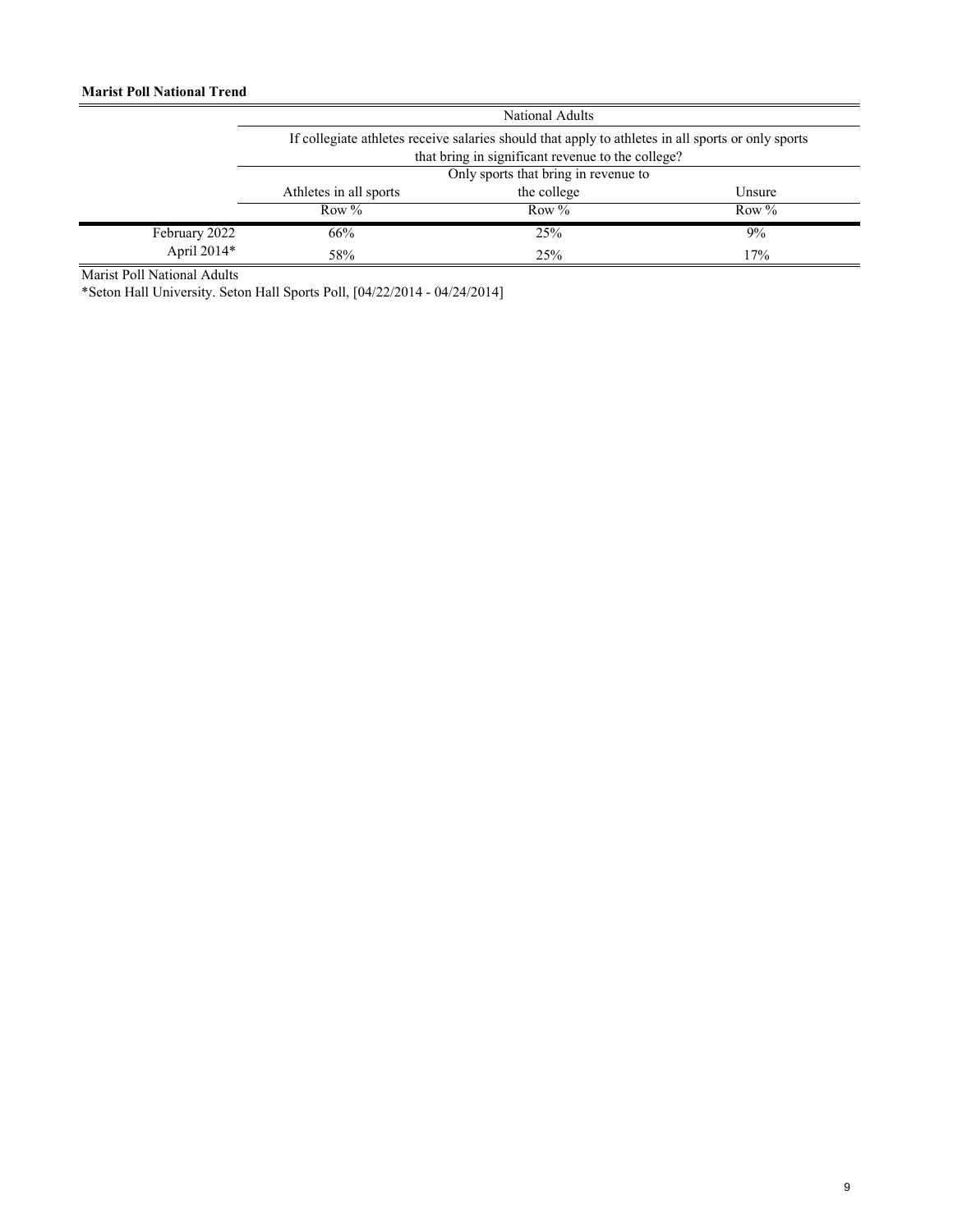|               | National Adults |                                                                                                                                                   |        |  |  |  |  |  |
|---------------|-----------------|---------------------------------------------------------------------------------------------------------------------------------------------------|--------|--|--|--|--|--|
|               |                 | Do you think colleger athletes should or should not be paid when their name, image, or likeness is used in<br>video games or to sell merchandise? |        |  |  |  |  |  |
|               | Should be paid  | Should not be paid                                                                                                                                | Unsure |  |  |  |  |  |
|               | Row $\%$        | Row $\%$                                                                                                                                          | Row %  |  |  |  |  |  |
| February 2022 | 74%             | 22%                                                                                                                                               | $4\%$  |  |  |  |  |  |
| August 2017*  | 66%             | 24%                                                                                                                                               | 10%    |  |  |  |  |  |

Marist Poll National Adults

\*Washington Post/UMass Lowell Poll. August 2017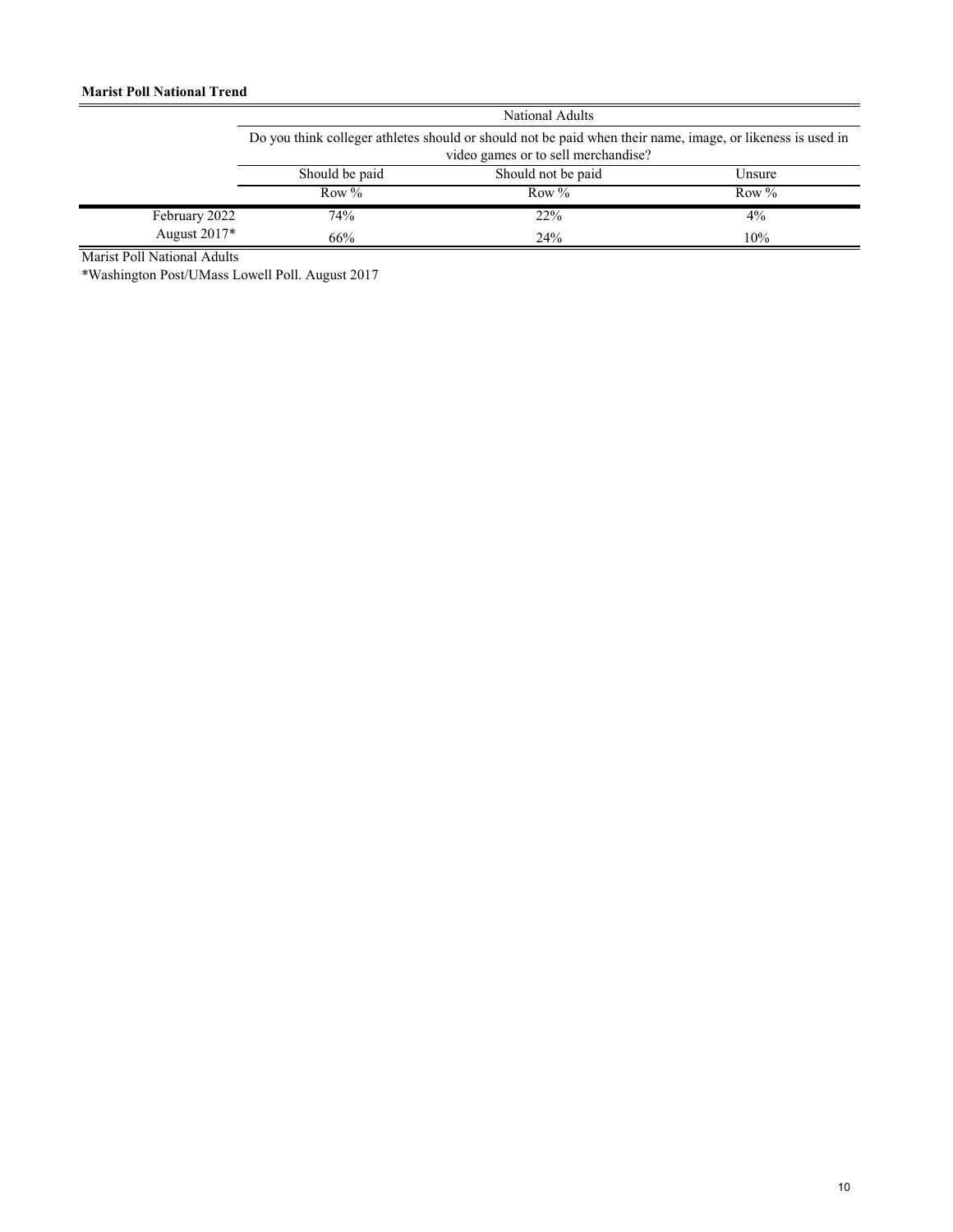### **Marist Poll National Trend**

|                | National Adults<br>Have you ever placed a bet on professional or college sports games including a<br>friendly wager, filling out a bracket, or participating in an office pool? |          |          |
|----------------|---------------------------------------------------------------------------------------------------------------------------------------------------------------------------------|----------|----------|
|                |                                                                                                                                                                                 |          |          |
|                | Yes                                                                                                                                                                             | No       | Unsure   |
|                | Row $\%$                                                                                                                                                                        | Row $\%$ | Row $\%$ |
| February 2022  | 36%                                                                                                                                                                             | 63%      | $1\%$    |
| November 2017* | 40%                                                                                                                                                                             | 60%      | n/a      |

Marist Poll National Adults

\*HBO Real Sports/Marist Poll National Adults. Interviews conducted November 6th through November 9th, 2017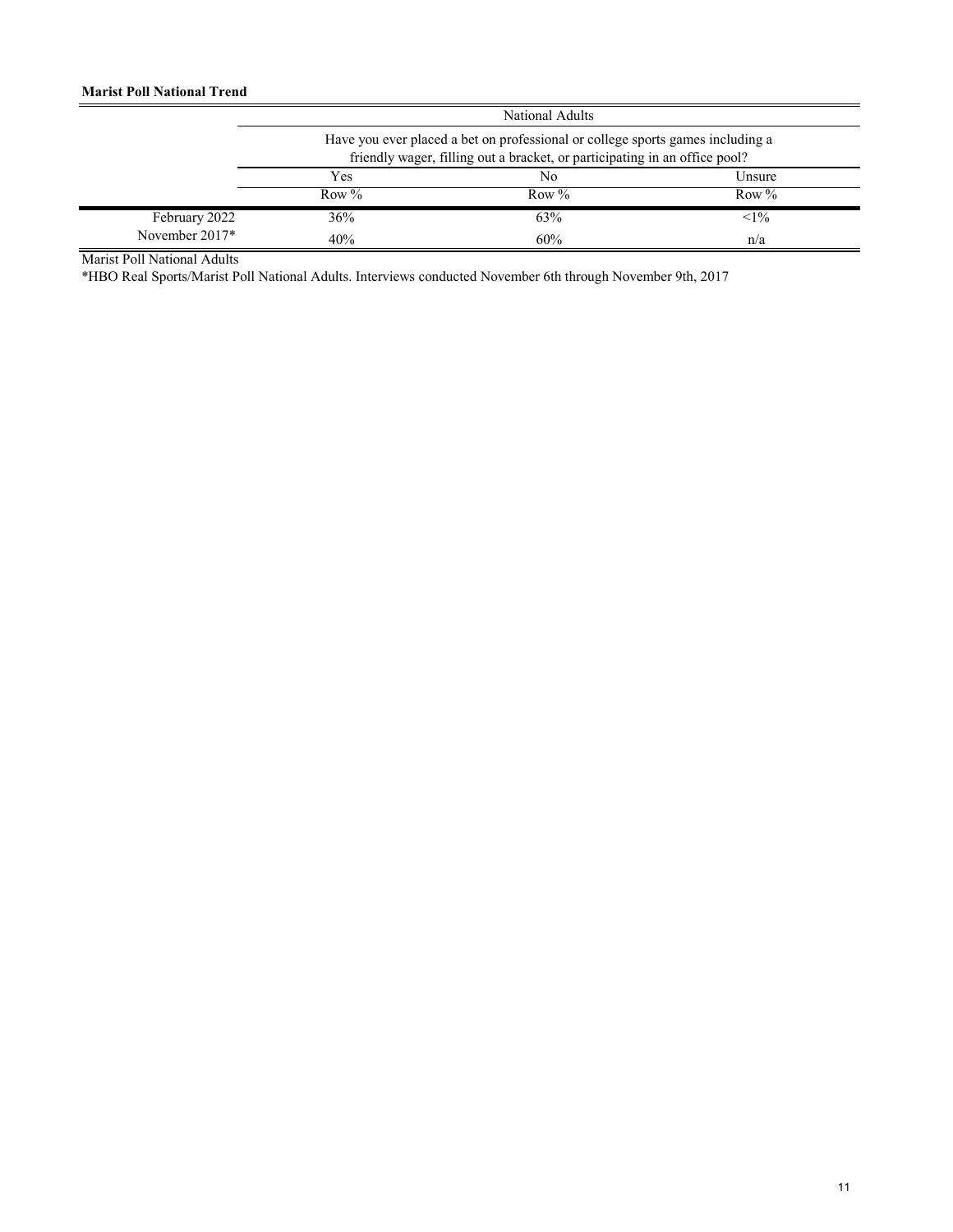### **Marist Poll National Trend**

|               | National Adults<br>Do you think gambling on college sports encourages athletes to cheat, or not? |              |          |
|---------------|--------------------------------------------------------------------------------------------------|--------------|----------|
|               |                                                                                                  |              |          |
|               | Yes, encourages athletes to cheat                                                                | No, does not | Unsure   |
|               | Row $\%$                                                                                         | Row $\%$     | Row $\%$ |
| February 2022 | 45%                                                                                              | 45%          | 10%      |
| May 1985*     | 70%                                                                                              | 20%          | 10%      |

Marist Poll National Adults

\*Media General/Associated Press. Media General/Associated Press Poll: National Poll [05/1/1985 - 05/7/1985]